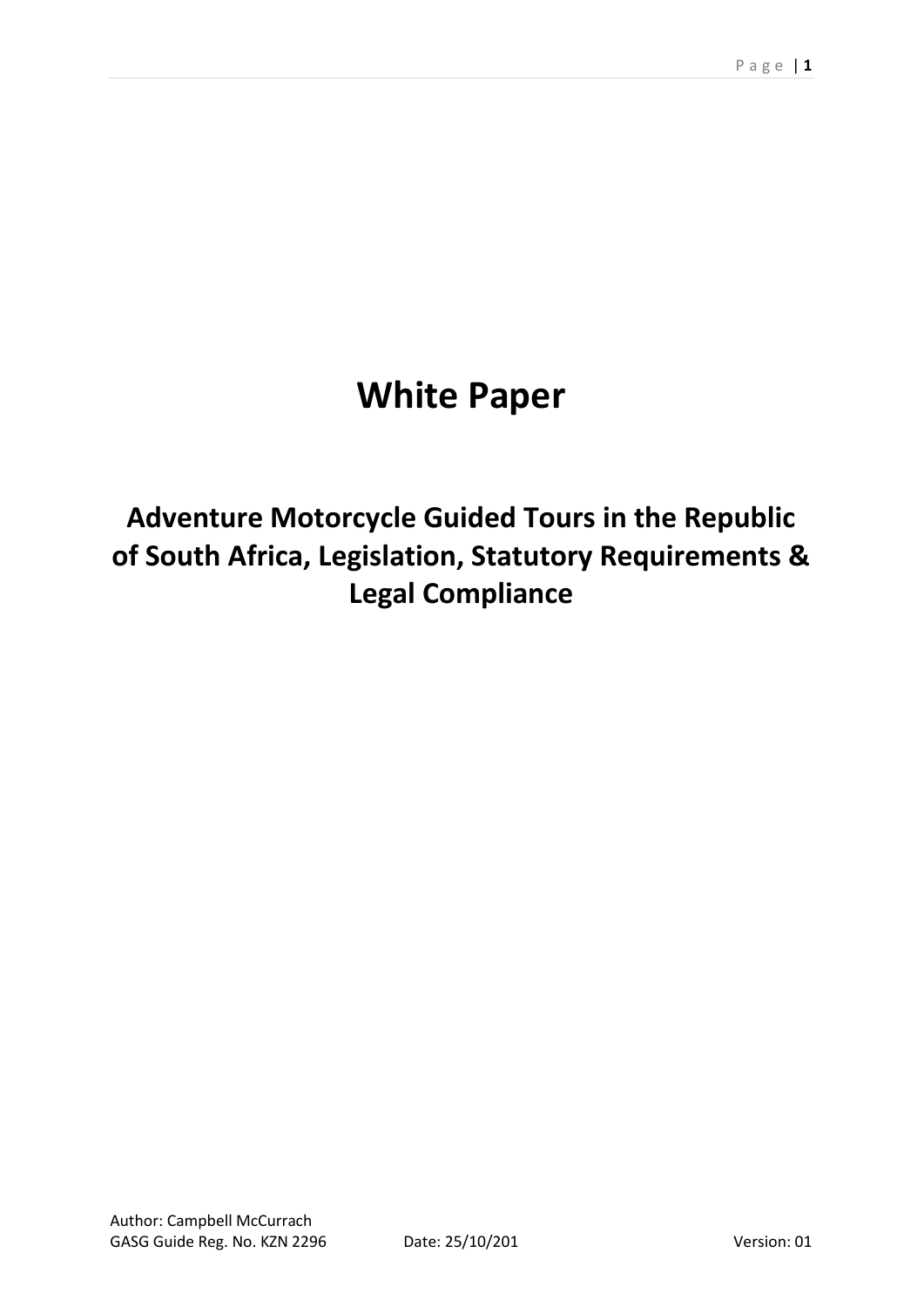## **Table of Contents**

| 6. Requirements for Legal Compliance by a Tourist Guide and/or Tourism Company 6 |  |
|----------------------------------------------------------------------------------|--|
|                                                                                  |  |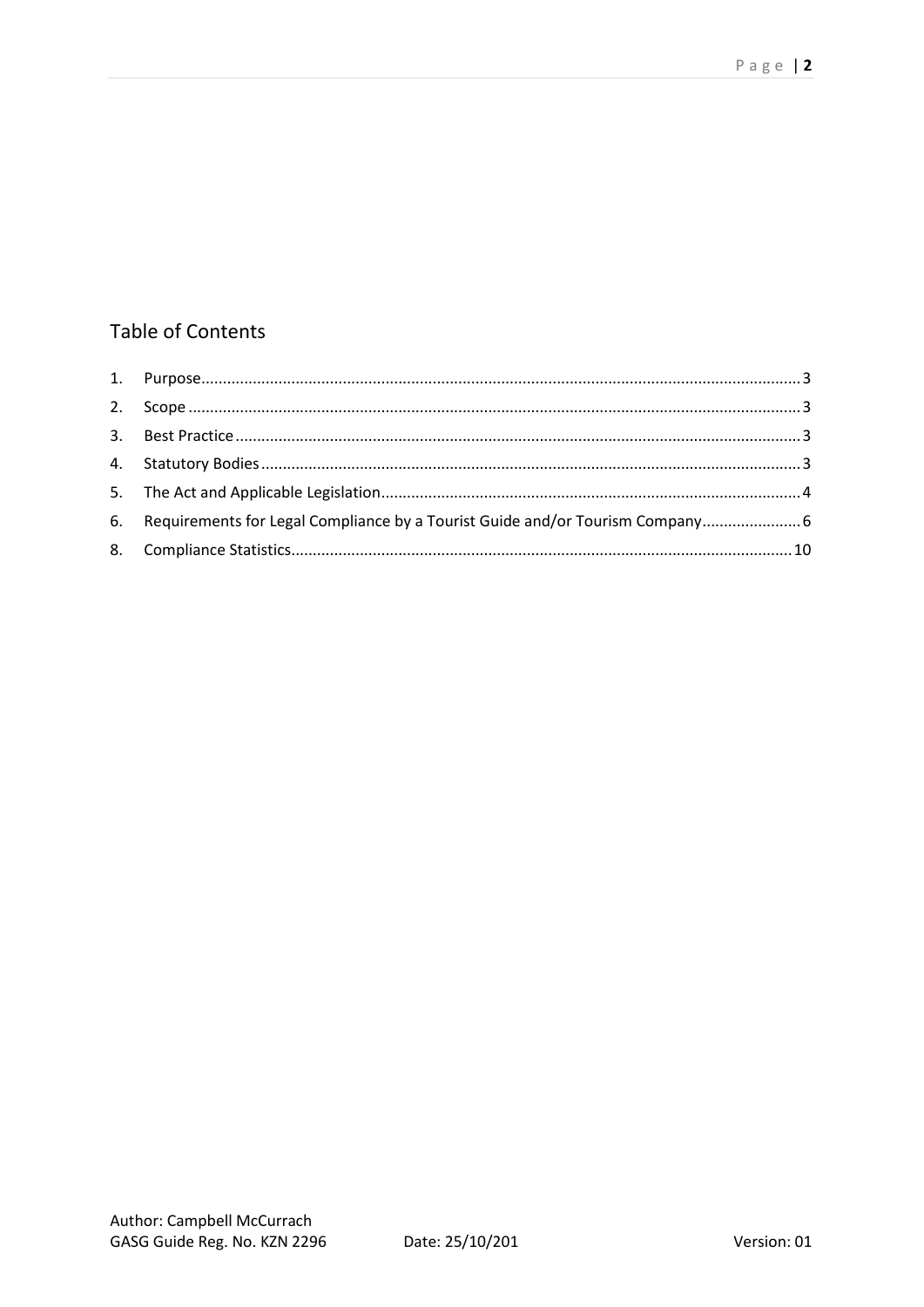#### <span id="page-2-0"></span>**1. Purpose**

The purpose of this document is to inform and educate prospective customers and tourism service providers within the South African adventure motorcycling market, both foreign and local customers, vendors, service providers and affiliates. The document is intended to inform said market and its end users of the existence of governing legislation, certain responsibilities and legal liabilities associated thereto which affect both the customer and the vendor alike.

#### <span id="page-2-1"></span>**2. Scope**

Adventure Guiding is the third sector of three main guiding disciplines in South Africa. They are Culture, Nature and Adventure. This document's scope is focussed on legislation surrounding professional ("Registered") as well as unregistered adventure guiding of motorcycle tours, be it leading one customer or a group of customers. The scope is inclusive of any and/or all event organisation surrounding the same activity within the borders of the Republic of South Africa.

Further to the abovementioned, the scope of qualification is that of a Generic Site Adventure Guide (GASG) as recognised by SAQA and managed by CATHSSETA as an established NQF4 Level Qualification which is based on set unit standards.

The scope of this document further relates to the constraints of operation as imposed by the National *Tourism Act No. 3 of 2014*.

#### <span id="page-2-2"></span>**3. Best Practice**

Best practices are described in this document, within the scope and given context of the document as being the operational practice of vendors and service providers either arranging guided tours, motorcycle rides or sponsoring events which incorporate the same service in a manner which is considered to be legal within the terms and definitions of the Law of The Republic of South Africa.

#### <span id="page-2-3"></span>**4. Statutory Bodies**

The statutory bodies associated with the legislation in question as well as tasked with both enforcing it as well as administrating it are as follows;

| <b>Eastern Cape Province</b> | Eastern Cape Parks & Tourism Agency        |  |  |
|------------------------------|--------------------------------------------|--|--|
| <b>Free State Province</b>   | Department of Tourism and Economic Affairs |  |  |
| <b>Gauteng Province</b>      | <b>Gauteng Department of Economic</b>      |  |  |
|                              | Development                                |  |  |
| Kwa-Zulu Natal Province      | Department of Economic Development         |  |  |
|                              | Tourism and Environmental Affairs (EDTEA)  |  |  |
| Limpopo Province             | Department of Economic Development,        |  |  |
|                              | <b>Environment and Tourism</b>             |  |  |
| Mpumalanga Province          | Mpumalanga Tourism and Parks Agency        |  |  |
| North West Province          | North West Department of Tourism           |  |  |
| Northern Cape Province       | Department of Economic Development and     |  |  |
|                              | Tourism                                    |  |  |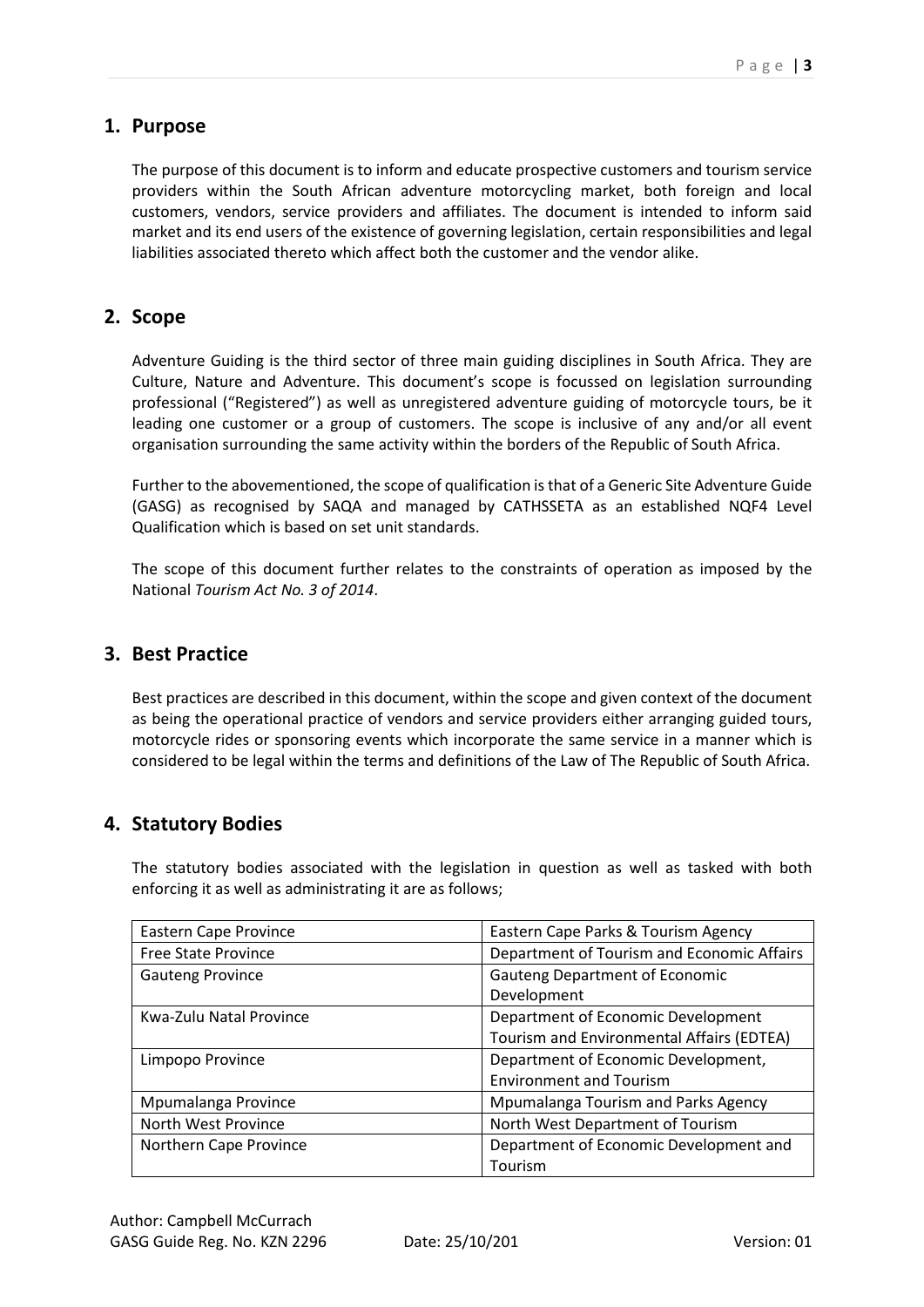| <b>Western Cape Province</b> | Department of Economic Development and        |
|------------------------------|-----------------------------------------------|
|                              | Tourism                                       |
| <b>National</b>              | South African Qualifications Authority        |
|                              | (SAQA)                                        |
| <b>National</b>              | Culture, Arts, Tourism, Hospitality and Sport |
|                              | Sector Education and Training Authority       |
|                              | (CATHSSETA)                                   |

In each of the nine provinces appointed departments of the National Department of Tourism (NDT) is managed by a provincial registrar who is appointed with the responsibility of administrating the issuance of tourism guides registration numbers and tourism agency/company numbers within their given province. There is an overarching National Registrar who ultimately reports to the Minister of Tourism.

## <span id="page-3-0"></span>**5. The Act and Applicable Legislation**

The Act (*Tourism Act No. 3 of 2014)* serves '*To provide for the development and promotion of sustainable tourism for the benefit of the Republic, its residents and its visitors; to provide for the continued existence of the South African Tourism Board; to provide for the establishment of the Tourism Grading Council; to regulate the tourist guide profession; to repeal certain laws; and to provide for matters connected therewith.*'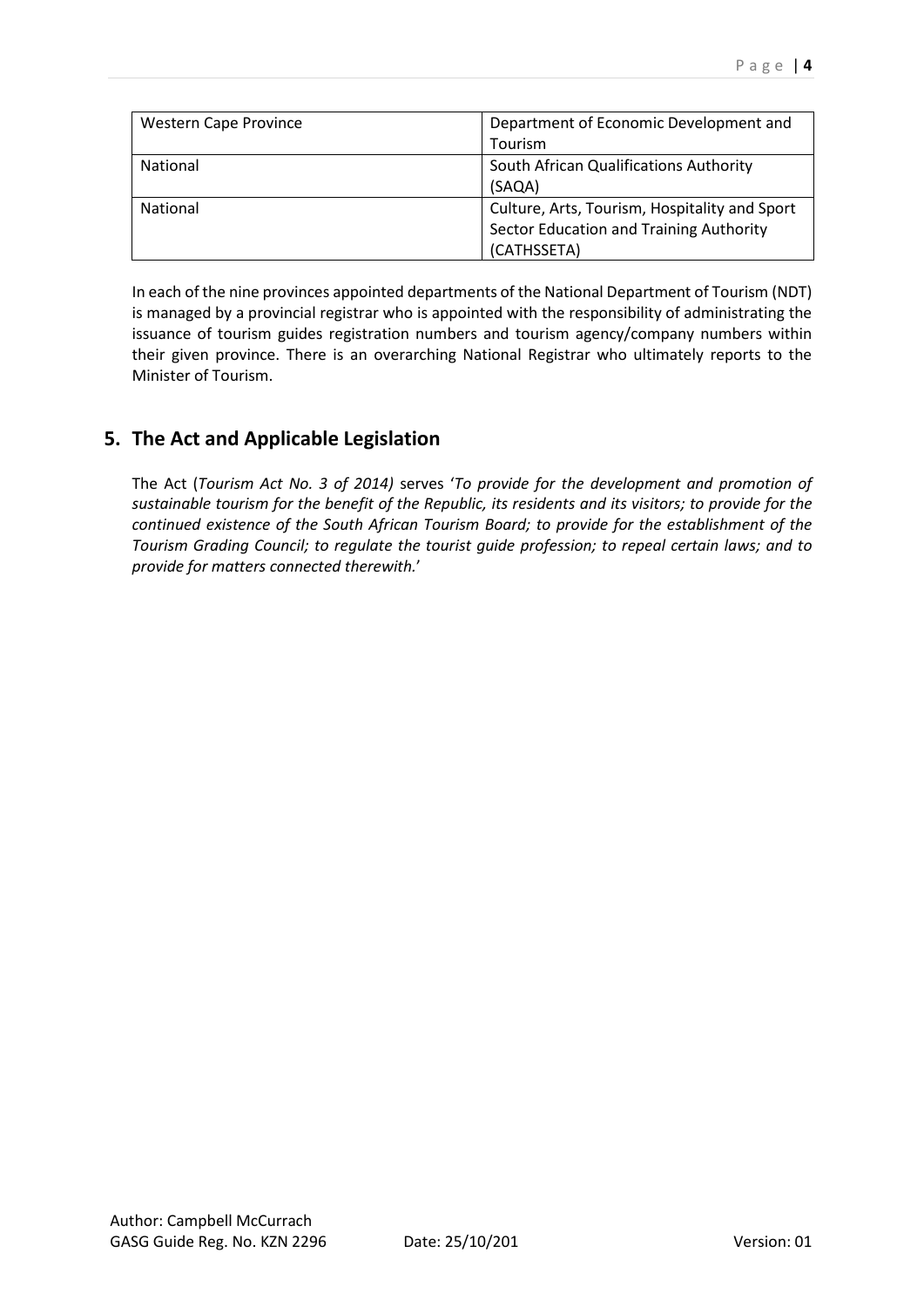#### Procedure relating to registration of tourist guides

50. (1) (a) Any person who wishes to be registered as a tourist guide must apply to a 30 Provincial Registrar in the prescribed manner.

(b) The application must be accompanied by the prescribed registration fee.

(2) No person may be registered as a tourist guide in terms of this Act unless he or she shows proof of the competence contemplated in section 51.

(3) No person may be registered as a tourist guide in terms of this Act if he or she— 35

- (a) has been convicted of an offence in the Republic, other than an offence committed prior to 27 April 1994 associated with political objectives, and sentenced to imprisonment without the option of a fine or, in the case of fraud or any other offence involving dishonesty, to a fine or imprisonment or both;
- (b) subject to subsection (4), has been convicted of an offence in a foreign country  $\sim 40$ and sentenced to imprisonment without the option of a fine or, in the case of fraud or any other offence involving dishonesty, to a fine or imprisonment or both:
- $(c)$  loses his or her South African citizenship or right of permanent residence or work permit in the Republic;
- (d) has failed to pass the prescribed quality assurance process that a tourist guide must complete not later than two years after the date of his or her last registration as a tourist guide.

(4) An offence contemplated in subsection  $(3)(b)$  must constitute an offence under South African law.

(5) If the Provincial Registrar is satisfied that the applicant complies with the competence for registration as a tourist guide and that the applicant is not subject to any disqualification mentioned in subsection  $(3)$ , he or she must register the applicant as a tourist guide.

(6) When the Provincial Registrar registers any person as a tourist guide, he or she 55 must issue to that person a registration certificate and a badge, which must be in the prescribed form.

Referring to the above extract from the Act, aside of references to good standing Section 50's subsection (2) "*proof of competence*" and subsection (3), (d) are those deemed to be the most likely to land an unregistered guide or touring company on the wrong side of the Law. It is parts that elude to the Acts purpose in assuring that tourist, customer or end user's best interests are upheld, that quality service is offered and that their safety and wellbeing is observed and protected whilst they are being guided or receiving guiding or tourism related services from a vendor acting as either a guide or tourism company.

It is this section, subsections and clauses that encompass the principals of "Duty of Care" and closely linked thereto "Negligence" when duty of care has not been upheld by a party. It is when an event, incident or accident occurs and parties begin to establish or seek liability that the aforesaid principals of the Law are tested and/or implemented in a punitive manner. The most common manner in which this occurs is prosecution by the responsible statutory body and/or through litigation in civil courts of law.

There are many a tourism operator who believe that an indemnity form or waiver signed by their customer/client safe guards or limits their personal liability, however, said waiver or indemnity is in fact only as good as the ability of the operator/guide to prove their competence which is ultimately tested against compliance with *sections 50* and *51* of the *Tourism Act No. 3 of 2014*.

45

50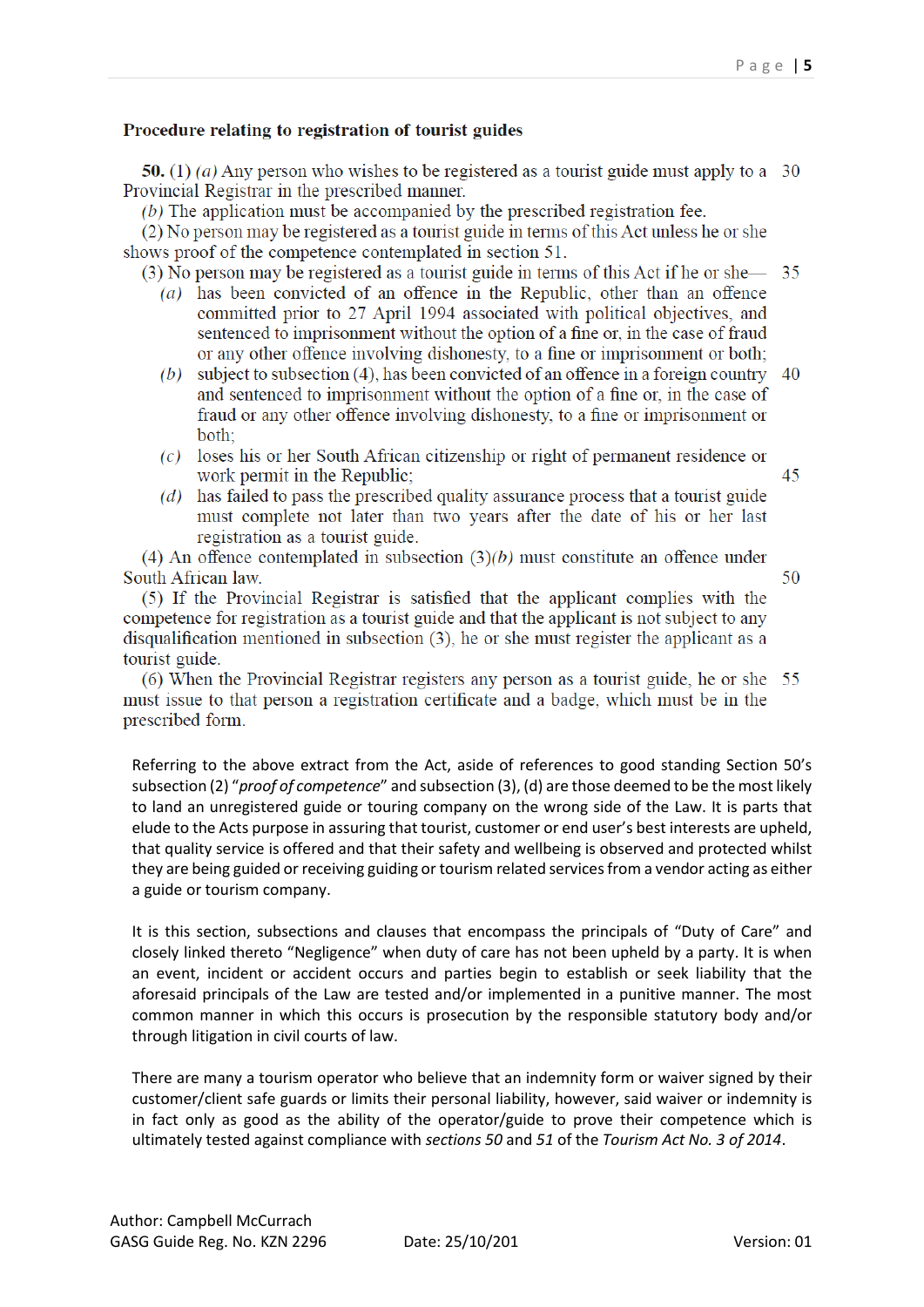Further to the above the prohibitions and clear instruction with regards to providing tourism or guiding services is detailed in section 57 of the Act as follows in the extract hereunder.

#### **Prohibitions**

57. (1) No person who is not a registered tourist guide or whose registration as a 35 tourist guide has been suspended or withdrawn, may for reward, whether monetary or otherwise, act as a tourist guide.

(2) No person who has become subject to any disqualification referred to in section  $50(3)$  may for reward, whether monetary or otherwise, act as a tourist guide.

(3) No person, company or close corporation may for the promotion of any business 40 undertaking conducted by him, her or it, employ or continue to employ as a tourist guide any person who is not a registered tourist guide or whose registration as a tourist guide has been suspended or withdrawn or who has become subject to a disqualification contemplated in subsection (2).

It is noteworthy to mention that in the eyes of the Law and within the context and scope covered by this document that a company or person(s) employing and/or soliciting the services of an unregistered guide or tourism company are complicit by way of '*Ignorantia juris non excusat or ignorantia legis neminem excusat*', the aforesaid legal principal in Law which states '*that a person who is unaware of a law may not escape liability for violating that Law merely because one was unaware of its content.*'

## <span id="page-5-0"></span>**6. Requirements for Legal Compliance by a Tourist Guide and/or Tourism Company**

- 1. What is required before a person may make application to their local Registrar:
	- a) The applicant must be at least 17 years of age (18 for assessment).
	- b) Speak and understand the English language at NQF level 3.
	- c) The applicant must already be competent at the technical aspects of your activity. In the instance of this scope, the applicant must hold a valid full motorcycle licence.
	- d) In terms of routing, an applicant has two options with regards to gaining the required qualification which is required in order to make application to either a Provincial or National Registrar. The first route is to enrol in courses which are aligned to the agreed curriculum for GASG and where training is offered by CATHSSETA registered training providers, and more recently also the Quality Council for Trades and Occupations (QCTO). The second route is that of Recognised Prior Learning (RPL), where an applicant is required to not only meet and achieve the unit standards set out for a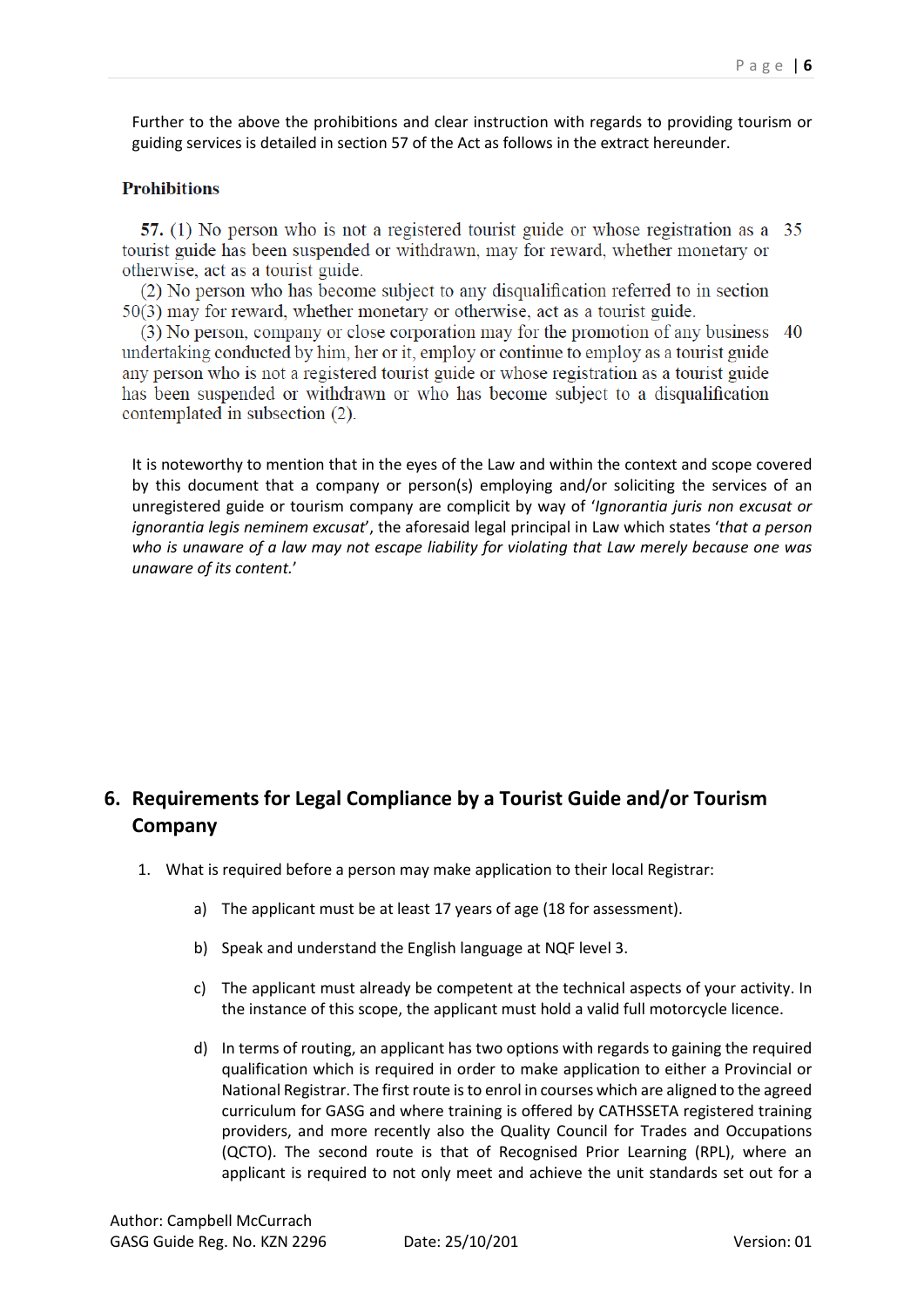GASG qualification but to also prove a requisite level of experience in the given sector, field and scope.

e) The applicant must have proven their competence academically by way of successfully achieving certain NQF4 level unit standards under the mentorship of a registered Assessor. Assessors noted as being registered with CATHSSETA and thus recognised by the Registrars as bona fide trainers, auditors and persons capable of vetting applicants.

| <b>Unit Standard</b><br><b>Number</b> | <b>Unit Standard name</b>                    | <b>NQF</b><br>Level | <b>Credits</b> |
|---------------------------------------|----------------------------------------------|---------------------|----------------|
| 246740                                | Care for customers                           | 4                   | 3              |
| 255914                                | Minimise and manage safety and emergency     | 4                   | 6              |
|                                       | incidents                                    |                     |                |
| 262246                                | Set up and operate a camping site            | 4                   | 5              |
| 262305                                | Plan and implement minimum environmental     | 4                   | 5              |
|                                       | impact practices                             |                     |                |
| 262317                                | Lead participants through an outdoor         | 4                   | 10             |
|                                       | recreation and adventure activity            |                     |                |
| 262320                                | Manage and organise groups                   | 4                   | 10             |
| 335801                                | Conduct a tourist guiding activity           | 4                   | 8              |
| 335803                                | Research and design a guided experience at a | 4                   | 5              |
|                                       | prominent tourism site                       |                     |                |
| 335816                                | Conduct a guided adventure experience        | 4                   | 8              |

| <b>Unit Standard</b><br><b>Number</b> | <b>Unit Standard name</b>                                                            | <b>NQF</b><br>Level | <b>Credits</b> |
|---------------------------------------|--------------------------------------------------------------------------------------|---------------------|----------------|
| Module 1                              | <b>Planning</b>                                                                      |                     |                |
| $335801 - SO1 - 2$                    | Conduct a tourist guiding activity                                                   | 4                   | 3              |
| $246740 - SO1$                        | Care for customers                                                                   | 4                   | $\mathbf{1}$   |
| $335816 - SO1$                        | Conduct a guided adventure experience                                                | 4                   | 3              |
| $335803 - SO1-3$                      | Research and design a guided experience at a<br>prominent tourism<br>site (Optional) | 4                   | 5              |
| Module 2                              | <b>CONDUCTING</b>                                                                    |                     |                |
| $335801 - SO3-5$                      | Conduct a tourist guiding activity                                                   | 4                   | 5              |
| $335816 - SO2-3$                      | Conduct a guided adventure experience                                                | 4                   | 5              |
| $246740 - SO2-4$                      | Care for customers                                                                   | 4                   | $\mathfrak{p}$ |
| $262317 - SO1-2$                      | Lead participants through an outdoor<br>recreation and adventure<br>activity         | 4                   | 10             |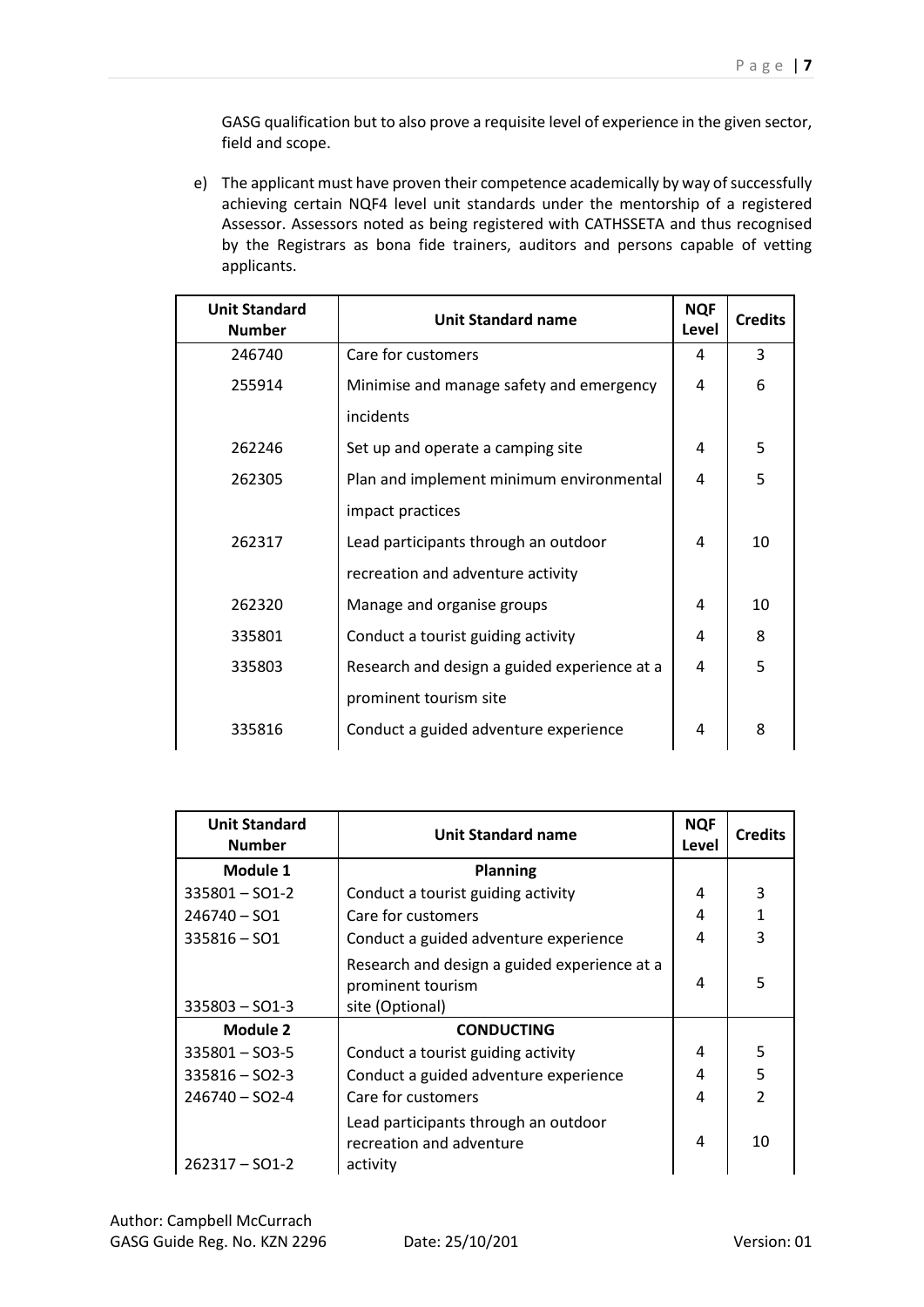| $262320 - SO1 - 5$ | Manage and organise groups                                                 | 4 | 10 |
|--------------------|----------------------------------------------------------------------------|---|----|
| $262305 - 1 - 3$   | Plan and implement minimum environmental<br>impact practices<br>(Optional) | 4 | 5  |
| Module 3           | <b>INCIDENTS</b>                                                           |   |    |
| $255914 - SO1-3$   | Minimise and manage safety and emergency<br>incidents                      | 4 | 6  |
| $262317 - SO3$     | Apply safety practices to ensure participant's<br>physical well-being      | 4 | 3  |
| Module 4           | <b>CAMPING (Optional)</b>                                                  |   |    |
| 262246             | Set up and operate a camping site (Optional)                               | 4 | 5  |

- f) The applicant must have proven that they are physically capable of performing the tasks required of them in the field in due course of performing a service to their Clients
- g) Accrued and recorded experience in a logbook where the same experience can be ratified through written feedback or certificates supplied by CATHSSETA qualified trainers and/or previous Clients with regards to the specific activity or scope.
- h) The applicant must have enrolled for first aid training by competent and qualified persons and successfully achieved a *Level 3 1st Aid Certificate*. Said certificate is mandatory document to be supplied when making application and for adventure guides already registered, their registration is only deemed to be current or valid where they hold a valid *Level 3 1<sup>st</sup> Aid Certificate*. Each and every 1<sup>st</sup> Aid Certificate has a finite period of validity and as such must be renewed periodically by guides.
- i) The applicant must comply with Section 50 of the Act.
- j) The applicant must sign and swear to uphold a code of conduct as set out in the Act.
- k) Given that all of the above points are successfully achieved the applicant's or applicants registered Assessor may then make submission to CATHSSETA (through the Training Provider) upon which CATHSSETA will issue a certificate with a certificate number which is both unique to the applicant's credentials, identity and scope of qualification.
- l) Once the applicant has received their certificate number from CATHSSETA they may take the same to either a Provincial or National Registrar for processing in order that the Registrar might issue a l guide registration number which is recorded in the provincial and national tourism guides register.
- 2. The process detailed in *Point 1* above has to be successfully completed in order for an adventure guide or adventure tourism company/agency employing registered guides to gain access to public liability insurance (PLI) and/or 3<sup>rd</sup> party cover.
- 3. The above *Points 1 & 2* pertain to guide registrations, in the instance of appointing a single entity to plan, arrange and coordinate events such as outride events, tours or weekends away for groups of riders where said entity is responsible for maintaining safety, marshalling and arranging accommodation, hospitality etc. then the company being employed strictly speaking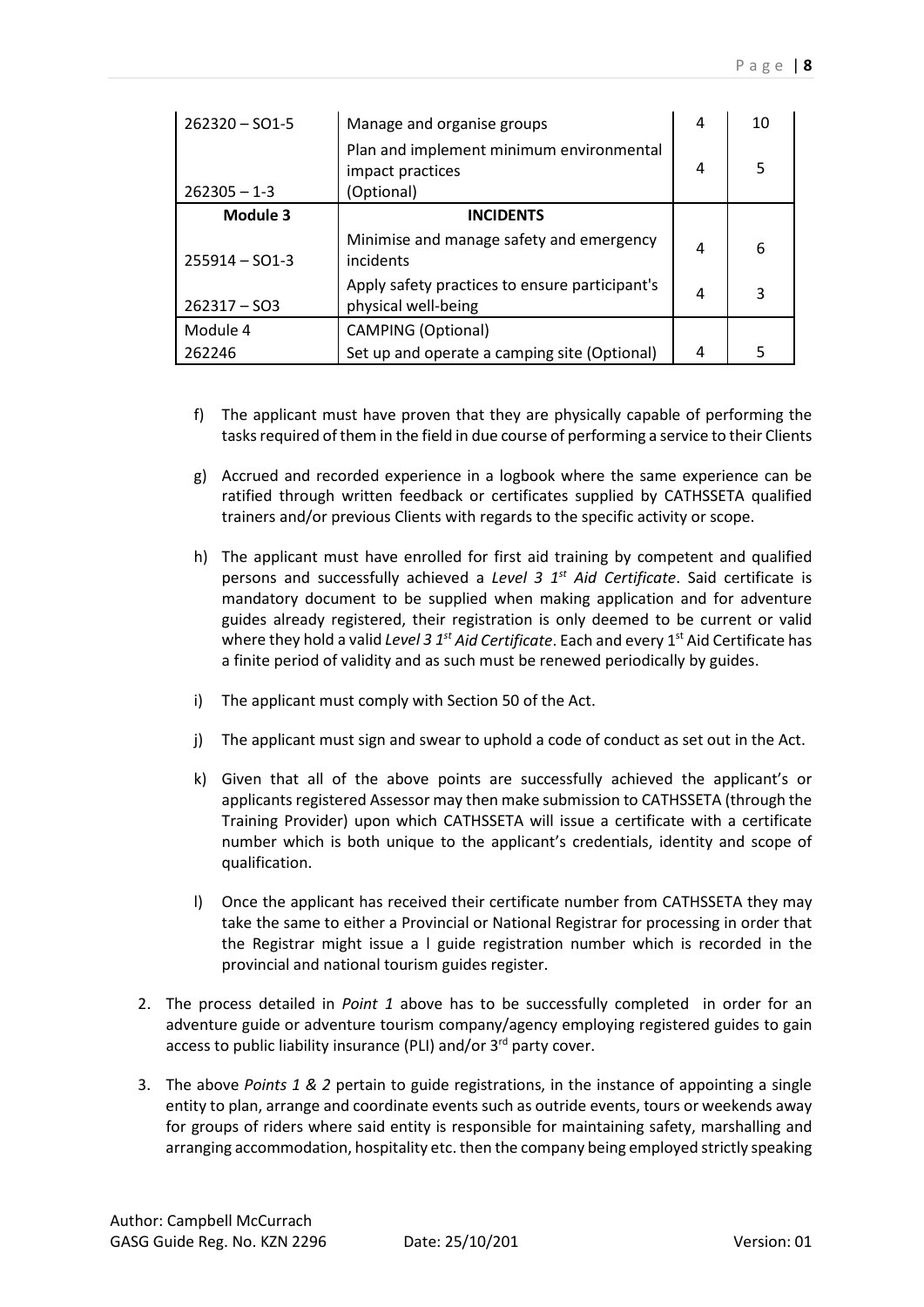needs to be a 'registered tour operator' which utilises the services of 'registered adventure guides.'

4. All of the above *Points 1 – 3* amount to a business or person(s) exercising "Duty of Care" when arranging such events as mentioned above. To provide a hypothetical scenario or case study regarding the liabilities and risks involved for an individual or company arranging events, rides, tours and away weekends, let us consider a hypothetical worst case scenario where a rider and/or their pillion are seriously hurt, maimed or killed as well as where public property may have been damaged or 3rd parties injured, affected or killed i.e. other motorists or pedestrians involved in an accident.

The first thing that any ambulance chasing attorney will do is to go after the organiser or sponsor of the event, attempt to establish whether all necessary precautions were taken into account in order to limit or mitigate the chance and risk of an incident/accident occurring and whether said mitigating actions involved people deemed to be competent to lead, coordinate or facilitate such an activity.

It is usually at this point that a litigator will look to what is the nearest and most applicable legislation that applies to the incident which in this instance is essentially a tourism based activity or event as you are leading people to pre-arranged destinations by way of a guided activity, as such the *Tourism Act No. 3 of 2014* will come into play or there will at least be reference made thereto.

If a claimant or claimant's lawyer/attorney pursue a case against the Road Accident Fund (RAF) then the RAF's defending counsel (which is likely to be well versed in similar cases) will invariably seek to take action which sees the focus of their defence heading in the direction of "*negligence on the basis of abrogation of duty of care*" In proving that duty of care was not exercised by the parties concerned the Claimant's counsel will more than likely turn to the *Tourism Act*. In turning to the *Tourism Act* the national Registrar for South Africa guides will be contacted in order to verify whether or not the individual or company guiding a person or group was registered, qualified and deemed to be competent etc.

You then possibly have all sorts or arguments being made by a claimant's counsel along the lines of, "the organiser did not brief or explain to the Claimant what sort of road surfaces would be encountered" or "the organiser did not ensure that the riders had an adequate level of competence to participate in the event and as such led an unsuspecting customer into a dangerous situation" or "the organiser(s) did not thoroughly brief the group before embarking on the activity."

- 5. Further to *Point 4* above, it is also not impossible that underwriters and insurers may seek compensation for losses and damages incurred as a result of negligence proven through a court case and ruling.
- 6. The requirements for legal compliance of a Tourism Company or Tourism Agency are as follows:
	- a) That the company is registered with a tourism association.
	- b) That the company employs registered, qualified and competent tourist guides for the given scope of their intended activities and services offered to customers and clients.
	- c) That the company holds current and active public liability  $\frac{1}{3}$  party insurance.